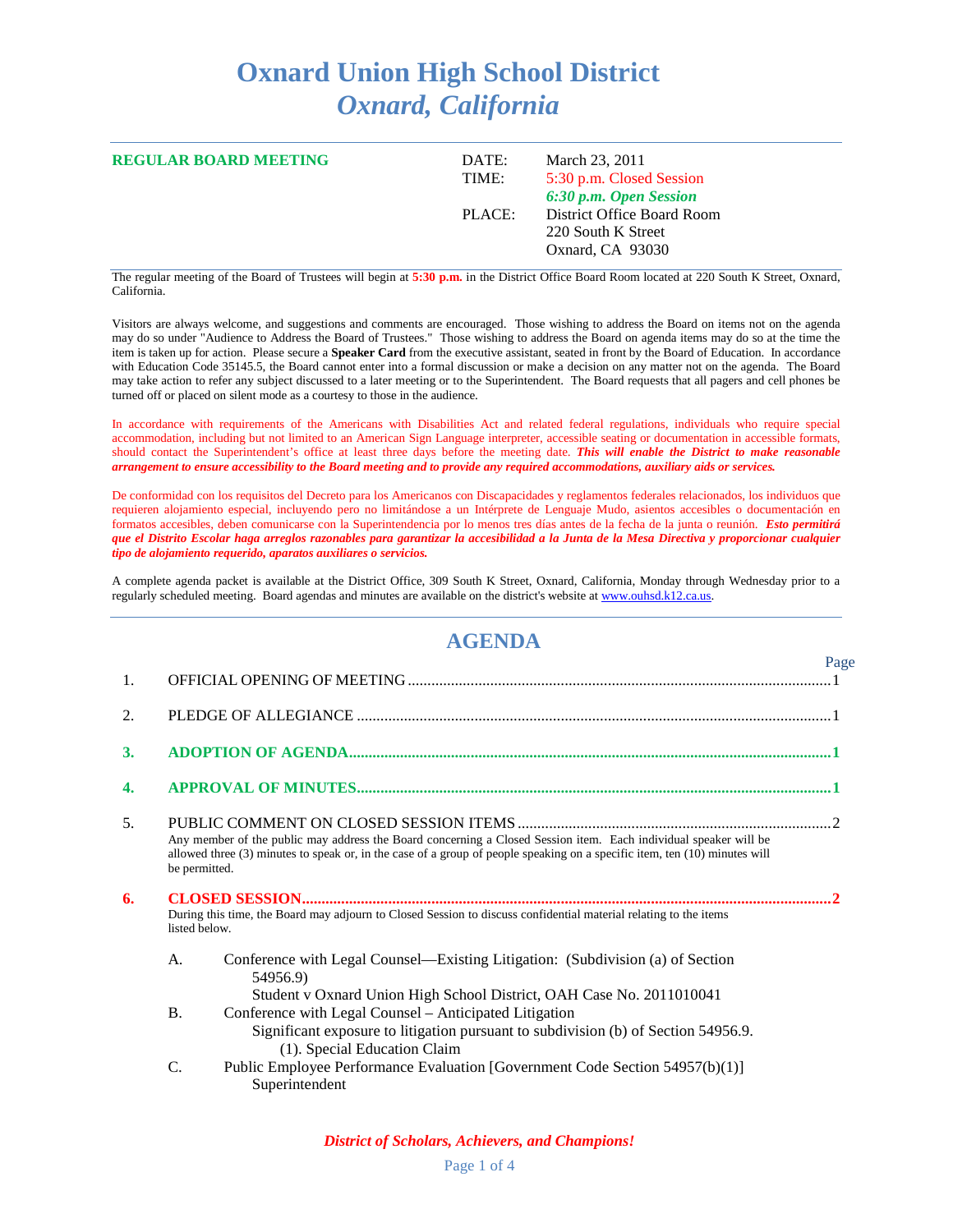Board Meeting Agenda March 23, 2011

| 7.  |           |                                                                                                                                                                                                                                                                                                                                                                                                                                                                                                                                                                  |  |
|-----|-----------|------------------------------------------------------------------------------------------------------------------------------------------------------------------------------------------------------------------------------------------------------------------------------------------------------------------------------------------------------------------------------------------------------------------------------------------------------------------------------------------------------------------------------------------------------------------|--|
|     |           | (Approximate time $-6:30$ p.m.)                                                                                                                                                                                                                                                                                                                                                                                                                                                                                                                                  |  |
| 8.  |           |                                                                                                                                                                                                                                                                                                                                                                                                                                                                                                                                                                  |  |
|     |           | Those persons wishing to address the Board may do so at this time by completing a Speaker Card, located on the back table,<br>and presenting it to the recording secretary. Please address your comments to the Board President. Individual presentations<br>are limited to three (3) minutes each, or in the case of a group of people speaking on a specific item, ten (10) minutes will be<br>permitted. Please refer to the complete text of Oxnard Union High School District Board Policy 910: Procedures for<br>Communicating with the Board of Trustees. |  |
| 9.  |           | <b>SUPERINTENDENT'S REPORTS:</b>                                                                                                                                                                                                                                                                                                                                                                                                                                                                                                                                 |  |
|     | A.        | Board Recognition: Academic Decathlon Team Winner--Oxnard High School  2                                                                                                                                                                                                                                                                                                                                                                                                                                                                                         |  |
|     | <b>B.</b> |                                                                                                                                                                                                                                                                                                                                                                                                                                                                                                                                                                  |  |
|     | C.        | Board Recognition: CIF Wrestlers--Adolfo Camarillo, Oxnard, & Pacifica High                                                                                                                                                                                                                                                                                                                                                                                                                                                                                      |  |
|     | D.        | Board Update: Change of Date for First Education Specifications Committee Meeting                                                                                                                                                                                                                                                                                                                                                                                                                                                                                |  |
|     |           | for Medical/High Tech Academy at Bell Ranch, from March 29 to April 5, 20113                                                                                                                                                                                                                                                                                                                                                                                                                                                                                     |  |
|     | Е.        |                                                                                                                                                                                                                                                                                                                                                                                                                                                                                                                                                                  |  |
|     |           |                                                                                                                                                                                                                                                                                                                                                                                                                                                                                                                                                                  |  |
| 10. |           | <b>CONSENT CALENDAR:</b>                                                                                                                                                                                                                                                                                                                                                                                                                                                                                                                                         |  |
|     | A.        | Consideration of Approval of Student Expulsion by Voluntary Agreement of the School                                                                                                                                                                                                                                                                                                                                                                                                                                                                              |  |
|     |           | Principal, the Student, and the Students' Parent/Guardian, as per Board Policy 5144,                                                                                                                                                                                                                                                                                                                                                                                                                                                                             |  |
|     | Β.        | Consideration of Approval of Student Readmission from Expulsion, as per Board Policy                                                                                                                                                                                                                                                                                                                                                                                                                                                                             |  |
|     |           |                                                                                                                                                                                                                                                                                                                                                                                                                                                                                                                                                                  |  |
|     | C.        | Consideration of Denial of Student Readmission from Expulsion, as per Board Policy                                                                                                                                                                                                                                                                                                                                                                                                                                                                               |  |
|     |           |                                                                                                                                                                                                                                                                                                                                                                                                                                                                                                                                                                  |  |
|     | D.        | Consideration of Approval of Non-Public School Placement for Student Case Numbers                                                                                                                                                                                                                                                                                                                                                                                                                                                                                |  |
|     |           | Twenty-Seven to Twenty-Eight, 10-11, According to the Recommendation of the                                                                                                                                                                                                                                                                                                                                                                                                                                                                                      |  |
|     |           |                                                                                                                                                                                                                                                                                                                                                                                                                                                                                                                                                                  |  |
|     | Е.        |                                                                                                                                                                                                                                                                                                                                                                                                                                                                                                                                                                  |  |
|     | F.        | Consideration of Approval of BTSA Support Provider Memorandum of Understanding                                                                                                                                                                                                                                                                                                                                                                                                                                                                                   |  |
|     |           | between the Ventura County Office of Education and the Oxnard Union High School                                                                                                                                                                                                                                                                                                                                                                                                                                                                                  |  |
|     |           |                                                                                                                                                                                                                                                                                                                                                                                                                                                                                                                                                                  |  |
|     | G.        | Consideration of Approval to Award AAA Solar Electric, Inc. for Technology<br>Infrastructure Modernization Contract through USAC E-Rate Funding Program 4                                                                                                                                                                                                                                                                                                                                                                                                        |  |
|     | Η.        | Request to Award ERate Bid #511W-10/11 Wireless Mesh Broadband System 4                                                                                                                                                                                                                                                                                                                                                                                                                                                                                          |  |
|     | I.        | Consideration for Approval of Change Order #1 Submitted for Culinary Arts Project at                                                                                                                                                                                                                                                                                                                                                                                                                                                                             |  |
|     |           |                                                                                                                                                                                                                                                                                                                                                                                                                                                                                                                                                                  |  |
|     | J.        | Consideration of Approval of Athletic Contests for Rio Mesa High School, 2010-2011                                                                                                                                                                                                                                                                                                                                                                                                                                                                               |  |
|     |           |                                                                                                                                                                                                                                                                                                                                                                                                                                                                                                                                                                  |  |
|     | Κ.        | Consideration of Approval of Athletic Contests for Oxnard High School, 2010-2011                                                                                                                                                                                                                                                                                                                                                                                                                                                                                 |  |
|     |           |                                                                                                                                                                                                                                                                                                                                                                                                                                                                                                                                                                  |  |
|     | L.        | Consideration of Approval of Athletic Contests for Channel Islands High School, 2010-                                                                                                                                                                                                                                                                                                                                                                                                                                                                            |  |
|     |           |                                                                                                                                                                                                                                                                                                                                                                                                                                                                                                                                                                  |  |
|     | M.        | Consideration of Award of RFP #509 Exclusive, Full-Service Beverage Contract                                                                                                                                                                                                                                                                                                                                                                                                                                                                                     |  |
|     | N.        | Consideration to Reject all Bids for the Culinary Arts CTE Project at Rio Mesa High                                                                                                                                                                                                                                                                                                                                                                                                                                                                              |  |
|     | O.        | Consideration of Approval of Ratification of Amendment of Agreement between                                                                                                                                                                                                                                                                                                                                                                                                                                                                                      |  |
|     |           | Sunpower Corporation Systems, a Delaware Corporation, and Oxnard Union High                                                                                                                                                                                                                                                                                                                                                                                                                                                                                      |  |
|     |           |                                                                                                                                                                                                                                                                                                                                                                                                                                                                                                                                                                  |  |
|     |           |                                                                                                                                                                                                                                                                                                                                                                                                                                                                                                                                                                  |  |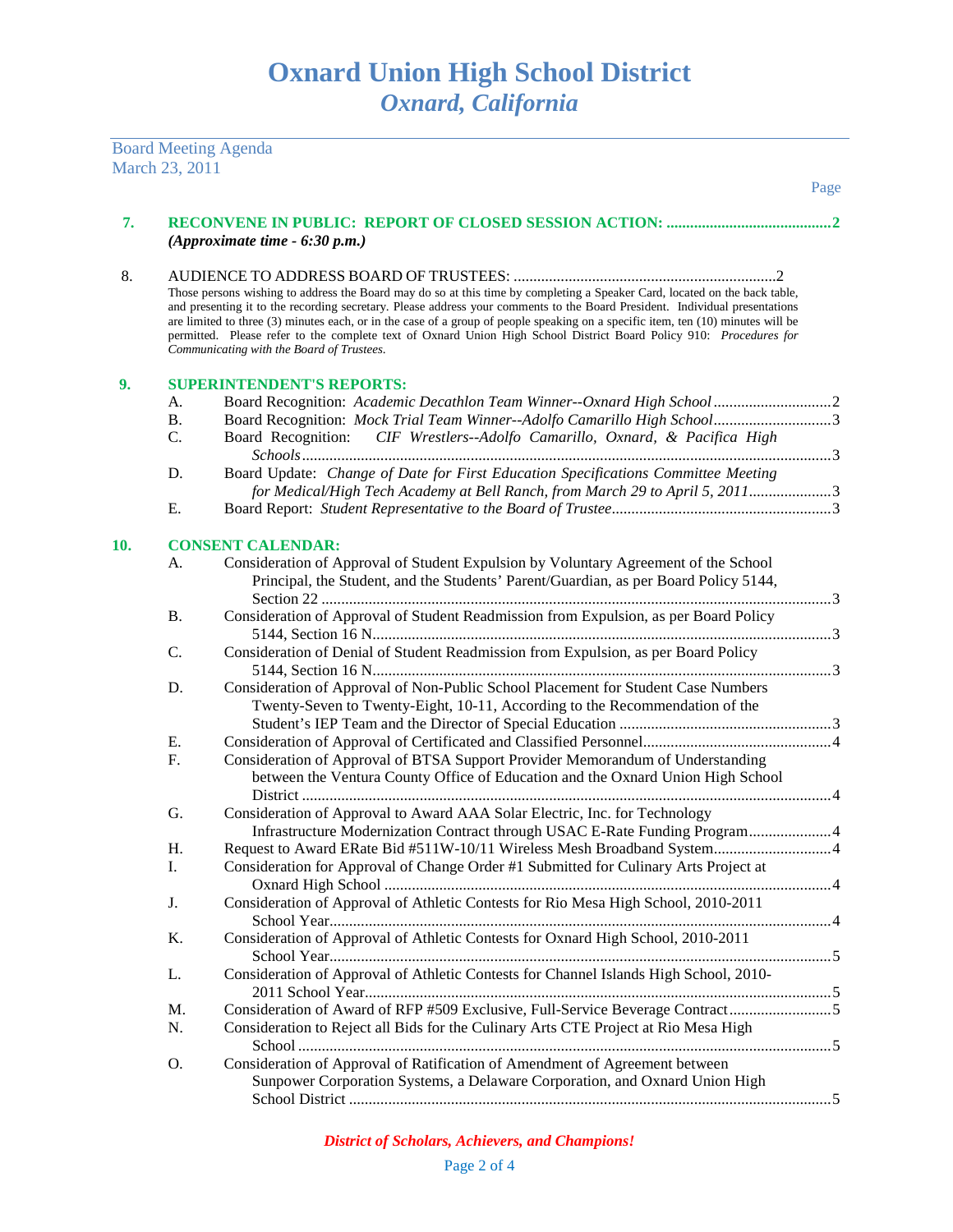## Board Meeting Agenda March 23, 2011

Page

| 10. |     | <b>CONSENT CALENDAR - Continued:</b>                                                                                                                                                                                                                |  |
|-----|-----|-----------------------------------------------------------------------------------------------------------------------------------------------------------------------------------------------------------------------------------------------------|--|
|     | Ρ.  | Consideration of Approval of Agreement between Residence Inn by Marriott at River                                                                                                                                                                   |  |
|     | Q.  | Consideration of Approval of Agreement between Teaching Strategies, Inc. dba: Safe &                                                                                                                                                                |  |
|     | R.  | Consideration of Approval of Agreement between All-American Sports Posters and                                                                                                                                                                      |  |
|     | S.  | Consideration of Approval of Agreement between Plasco, Inc.(PLASCO ID) and Oxnard                                                                                                                                                                   |  |
|     | T.  | Consideration of Renewal of Agreement between Herff-Jones and Oxnard Union High<br>School District, Channel Islands High School for the Production of the 2011                                                                                      |  |
|     | U.  | Consideration of Approval of Agreement with CVS Pharmacy for Vocational Training of                                                                                                                                                                 |  |
|     | V.  | Consideration of Approval of Addendum of Agreement between Paula Cornelius-Lopez,                                                                                                                                                                   |  |
|     | W.  | Consideration of Approval of Agreement between Performing Arts & Convention Center<br>and Oxnard Union High School District, Frontier High School for Graduation                                                                                    |  |
|     | X.  | Consideration of Approval of Amendment of Agreement between Casa Pacifica and<br>Oxnard Union High School District for Transportation of Homeless Students 7                                                                                        |  |
|     | Y.  | Consideration of Approval of Agreement between Robert "DJ Logic" Kissinger, Fred<br>"Fredrock" Abarientos and Oxnard Union High School District, Hueneme High                                                                                       |  |
|     | Z.  | Consideration of Approval of Agreement between Heisler "Kidd Spin" Euan, Robert "DJ<br>Logic" Kissinger, Fred "Fredrock" Abarientos and Oxnard Union High School<br>District, Hueneme High School for DJ Services for the Hueneme High School Sadie |  |
|     | AA. | Consideration of Approval of Agreement with Disney Destinations, LLC dba Disney<br>Youth Group Programs and Oxnard Union High School District, Frontier High                                                                                        |  |
|     | BB. | Consideration of Approval of Agreement between Crowne Plaza Ventura Beach Hotel<br>and Oxnard Union High School District, Rio Mesa High School for 2011 Prom                                                                                        |  |
|     | CC. | Consideration of Approval of TPP Community Collaborative Member Agreement<br>between El Concilio Family Services and Oxnard Union High School District, Rio                                                                                         |  |
|     | DD. | Consideration of Approval of Renewal of Agreement between Adolfo Camarillo High<br>School and Walsworth Publishing Company, Inc. for the Production of Adolfo                                                                                       |  |
|     | EE. | Consideration of Approval of Agreement between Wow! Special Events and Oxnard<br>Union High School District, Adolfo Camarillo High School for the 2011 Prom                                                                                         |  |
|     | FF. | Consideration of Approval of Agreement between The Event Group and Oxnard Union                                                                                                                                                                     |  |
|     | GG. | Consideration of Approval of Agreement between Jostens and Oxnard Union High<br>School District, Channel Islands High School for Class Rings and Graduation                                                                                         |  |
|     | HH. | Consideration of Approval of Agreement between Barnes Charters, Inc. and Oxnard<br>Union High School District, Channel Islands High School for Grad Night 2011                                                                                      |  |
|     | Π.  | Consideration of Approval of Agreement between Jostens and Oxnard Union High                                                                                                                                                                        |  |
|     |     |                                                                                                                                                                                                                                                     |  |